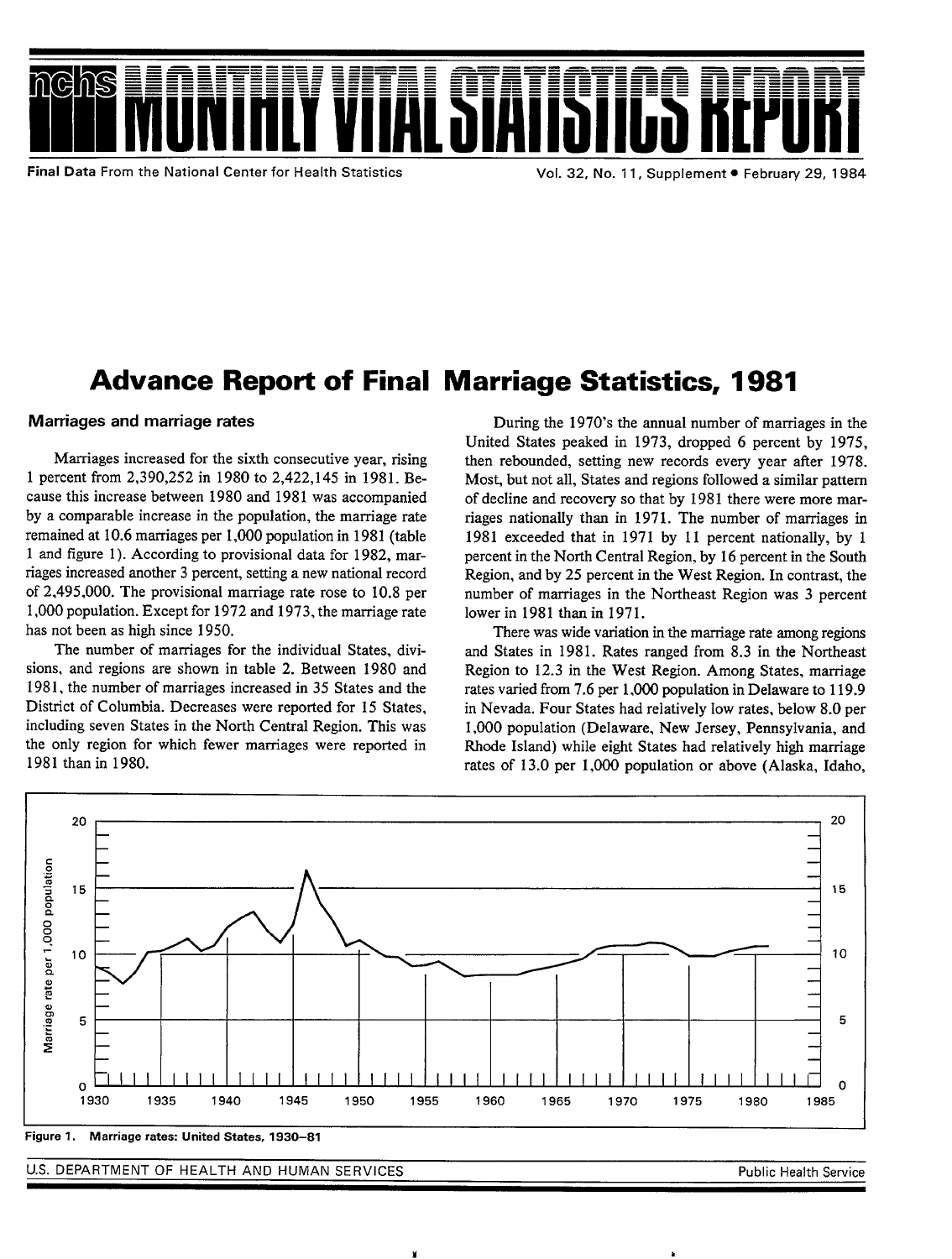Nevada, Oklahoma, South Carolina, Tennessee, Texas, and Wyoming). Although there was no change between 1980 and 1981 in the national marriage rate, there were increases in the rates for 25 States and the District of Columbia, decreases for 18 States, and no change for 7.

Nationally, the marriage rate was the same in 1981 as it was in 1971 (10.6), but the marriage rates for three of the four geographic regions were lower. The rate for the Northeast Region was 1 percent lower, and the rates for the North Central and South Regions were both 2 percent lower. Only the rate for the West Region was higher in 1981 than in 1971. Marriage rates were higher in 1981 than in 1971 in 23 States, lower in 23 States and the District of Columbia, and the same in 4 States.

The marriage rate per 1,000 unmarried women 15 years of age and over was 61.7 in 1981, up slightly from 61.4 in 1980. This was the first increase since 1978 (table 3). Since 1975 this rate has been lower than in any year since 1940, the first year data were available nationally.

A still more refined rate is based on unmarried women 15- 44 years of age, the age range of 94 percent of the women who were married in 1981. This rate was 103.1 per 1,000 unmarried women 15-44 years of age in 1981, up slightly from 102.6 in 1980. This indicates that just over one-tenth of unmarried women in the most eligible ages married in both years. This rate fell every year from 1972 to 1980, dropping 27 percent over this period before the upturn in 1981. The rate ranged between 122.4 and 199.0 between 1940 to 1974. Since 1974 the rate has been at a very low level.

The crude marriage rate can be at the relatively high level of 10.6 per 1,000 population in 1981 while the rate for unmarried women 15–44 years of age is at the low level of 103.1 because a relatively large proportion of the population of the country is marriageable: Unmarried women 15–44 years of age comprised 10 percent of the population in 1981. In contrast, in 1960 when the crude rate was low (8.5 per 1,000 population) and the rate per 1,000 unmarried women 15–44 was high (148.0), only 6 percent of the population was in this group, making the population base relatively small and the rate relatively high.

## **Characteristics of marriages**

The following discussion about the characteristics of marriages and of brides and grooms is based on information from States that participate in the marriage-registration area (MRA). (See Technical notes.) The MRA included 41 States and the District of Columbia in 1971–78, and 42 States and the District of Columbia in 1979–81. In 1981, 80 percent of all marriages in the United States were performed in the registration area. MRA data are the most complete set of detailed information available from vital statistics, but they differ somewhat from national data. For example, the marriage rate for the MRA was 9.8, approximately 8 percent lower than the same rate for the entire United States ( 10.6).

The MRA data in table 4 indicate that the increase in marriages in 1981 was the net effect of an increase in remarriages that was sufficiently large to offset a decrease in first marriages. Furthermore, while the total number of first marriages declined, the decrease was limited to brides and grooms under 25 years of age, brides 65 and over, and grooms 45 and over. Rates of first marriage for brides declined for age groups under 25 and increased for age groups 25 through 64. Rates of first marriage for grooms increased only for the age group 45- 64. Remarriage rates for both sexes increased in 1981 because of higher rates of remarriage after divorce rather than after widowhood.

Marriage rates specific for age and previous marital status of men and women are shown in table 4. For women there were slight increases in age groups 25–64. For men, age-specific rates increased only for ages 45–64 years. The relationship of the rates for men and women is different for the specific marital status groups. Under 25 years of age, men's age-specific rates of first marriage are lower than women's while at 25 years and over men's rates are higher than women's. For all age groups, men's rates of remarriage are higher than women's for both the previously widowed and the previously divorced categories.

The trend toward later age at marriage that has occurred in recent years is demonstrated by the median age at marriage shown in table 5. The median age at first marriage in 1981 was 22.0 years for brides and 23.9 years for grooms. Both measures had been 1.5 years younger in 1972. The median age at remarriage after divorce for brides was 31.2 and for grooms, 34.4. The median age of previously widowed brides was 53.6 years of age. While this measure fluctuates more than medians for single and divorced women, the trend has been generally upward from about 50 years of age in the mid 1960's. The median age at marriage of previously widowed grooms was 61.0 years in 1981, up from about 58 years of age in the 1960's.

Men are generally older at marriage than women. The difference between median ages at first marriage of men and women in 1981 was 1.9 years, at remarriage after divorce, 3.2 years, and at remarriage after being widowed, 7.4 years.

The distribution of marriages according to the joint marital history of the bride and groom is shown in table 6. Many marriages are remarriages of either or both the bride and groom. In 1981, 23 percent of marriages were remarriages of both spouses. Another 10 percent were remarriages of brides to never-married grooms, and 12 percent were remarriages of grooms to nevermarried brides. Thus, about 45 percent of marriages were remarriages of one or both partners and only 55 percent were primary marriages, or first marriages of both. These proportions have shifted during the last decade. In 1971, 32 percent of all marriages were remarriages and 68 percent were primary marriages.

Based on information from 25 reporting States, men remarry sooner than women after the end of a previous marriage, and both sexes remarry sooner after divorce than after widowhood. In 1981 the median interval to remarriage after divorce was 1.7 years for men, 1.9 years for women. The median interval to remarriage after widowhood was 2.0 years for men and 4.2 years for women.

**M**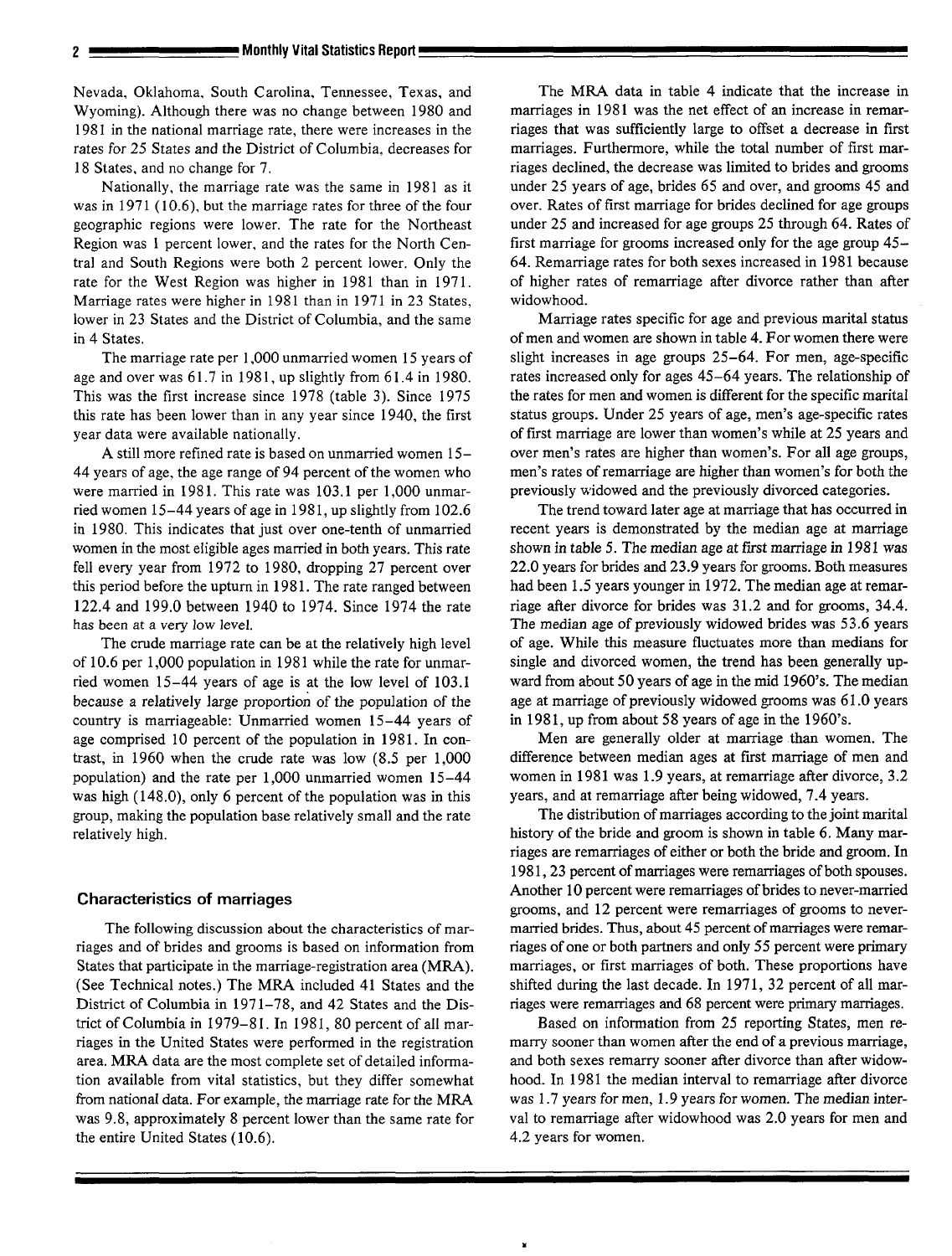For many characteristics 1981 marriages were typical of Marriages are seasonal with the fewest in January and the those in earlier years. For example, 86 percent of brides and most in June. In 1981, 5 percent of the marria grooms married in their State of residence. Most marriages (71 percent) were religious ceremonies. For brides married for the percent) were religious ceremonies. For brides married for the variation than first marriages. The monthly variation in first first time, 77 percent were married in a religious setting; for marriages ranged from 5 percent first time, 77 percent were married in a religious setting; for marriages ranged from 5 percent in January to 13 percent in remarried brides the proportion was lower (60 percent). Satur-<br>June; remarriages ranged from 6 per day was the most frequently chosen day for a wedding (55 percent) with Friday (18 percent) next in order.

most in June. In 1981, 5 percent of the marriages took place in January and 12 percent in June. Remarriages have less seasonal June; remarriages ranged from 6 percent in January to 10 percent in June.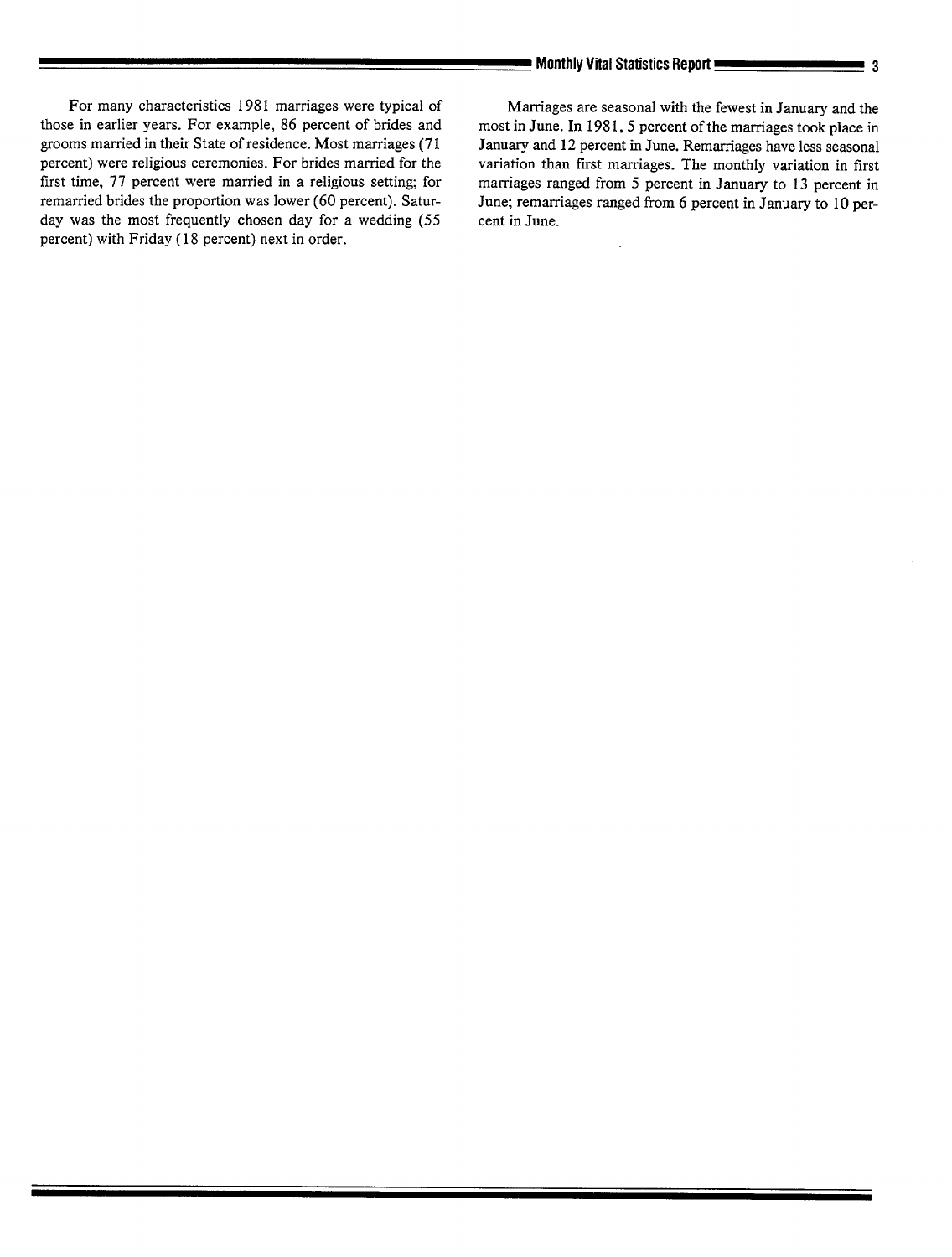## Table 1. Marriages and marriage rates: United States, 1940, 1950, and 1958–81

[Data refer only to events occurring within the United States. Alaska included beginning 1959 and Hawaii beginning 1960. Beginning with 1978, data include<br>Inonlicensed marriages registered in California; see Technical note **for all other years]** 

| Year | Number    | Rate | Year | Number    | <i><b>Pate</b></i> |
|------|-----------|------|------|-----------|--------------------|
| 1981 | 2.422.145 | 10.6 | 1968 | 2.069.000 | 10.4               |
|      | 2.390.252 | 10.6 |      | 1.927.000 | 9.7                |
|      | 2.331.337 | 10.4 |      | 1.857.000 | 9.5                |
|      | 2.282.272 | 10.3 |      | 1.800.000 | 9.3                |
|      | 2.178.367 | 9.9  |      | 1.725.000 | 9.0                |
|      | 2.154.807 | 9.9  |      | 1.654.000 | 8.8                |
|      | 2.152.662 | 10.0 |      | 1,577,000 | 8.5                |
|      | 2.229.667 | 10.5 |      | 1.548.000 | 8.5                |
|      | 2.284.108 | 10.8 |      | 1.523.000 | 8.5                |
| 1972 | 2.282.154 | 10.9 |      | 1.494.000 | 8.5                |
|      | 2.190.481 | 10.6 | 1958 | 1.451.000 | 8.4                |
|      | 2.158.802 | 10.6 |      | 1.667.231 | 11.1               |
|      | 2.145.000 | 10.6 |      | 1,595.879 | 12.1               |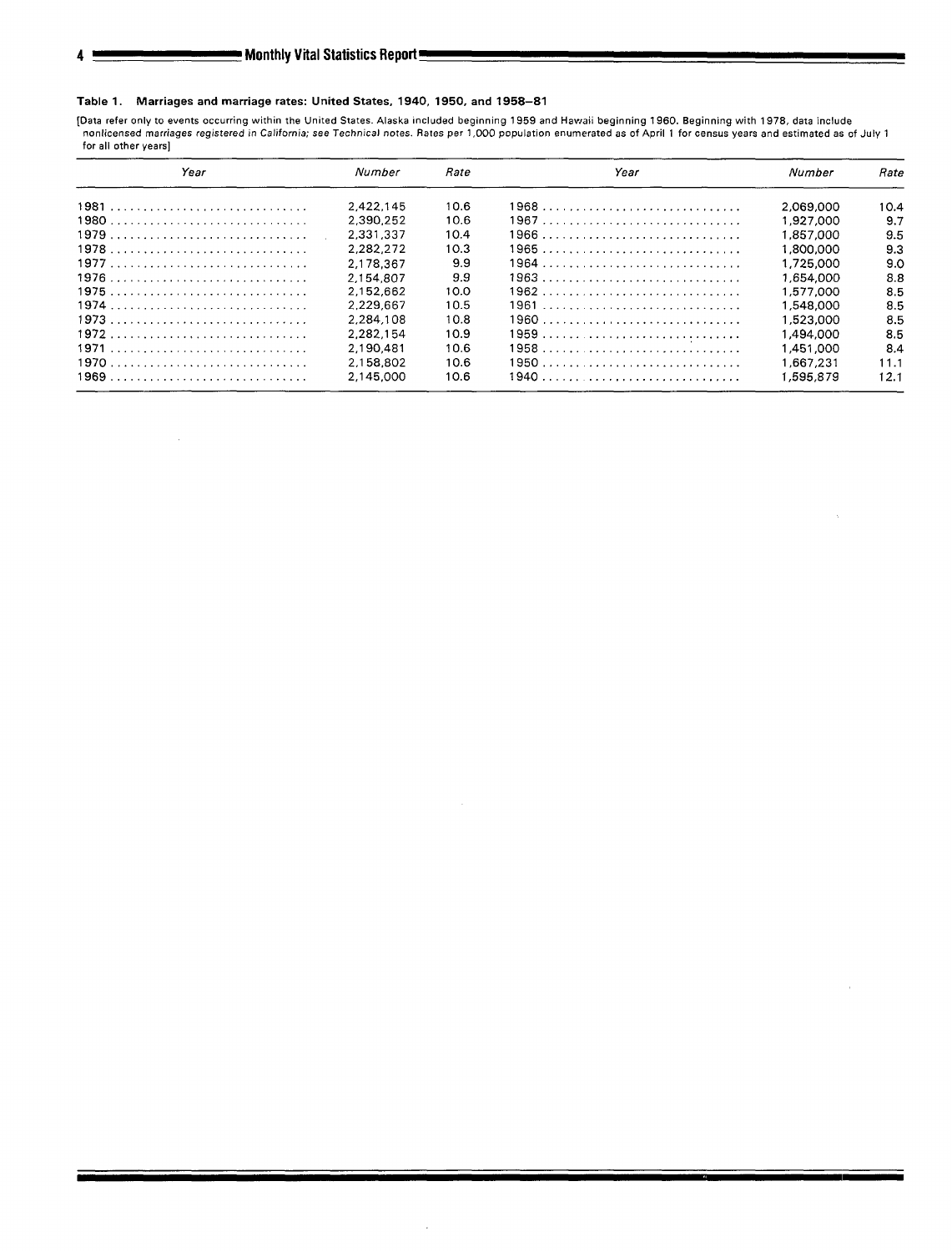## Table 2. Marriages and marriage rates: United States, each region, division, and State, 1971, 1980, and 1981

**[By place of occurrence. Data are counts of marriages performed, except as noted. Rates per 1,000 population estimated as of July 1 for 1971 and 1981 and enumerated as of April 1 for 19BO]** 

|                             |           | Number    | Rate      |      |       |      |
|-----------------------------|-----------|-----------|-----------|------|-------|------|
| Region, division, and State | 1981      | 1980      | 1971      | 1981 | 1980  | 1971 |
|                             | 2,422,145 | 2,390,252 | 2,190,481 | 10.6 | 10.6  | 10.6 |
| Regions:                    |           |           |           |      |       |      |
|                             | 407,485   | 400,313   | 417,971   | 8.3  | 8.1   | 8.4  |
| North Central               | 565,246   | 569,237   | 559,217   | 9.6  | 9,7   | 9.8  |
|                             | 906,110   | 880,185   | 779,553   | 11.8 | 11.7  | 12.1 |
|                             | 543,304   | 540,517   | 433,740   | 12.3 | 12.5  | 12.1 |
| Northeast:                  |           |           |           |      |       |      |
| New England                 | 108,603   | 106,328   | 104,913   | 8.7  | .86   | 8.7  |
| Middle Atlantic             | 298.882   | 293,985   | 313,058   | 8.1  | 8.0   | 8.3  |
| North Central:              |           |           |           |      |       |      |
| East North Central          | 390,965   | 395,517   | 396,535   | 9.4  | 9.5   | 9.8  |
| West North Central          | 174,281   | 173,720   | 162,682   | 10.1 | 10.1  | 9.9  |
| South:                      |           |           |           |      |       |      |
|                             | 421,595   | 413.113   | 377.111   | 11.2 | 11.2  | 11.9 |
| East South Central          | '168,992  | 1168.828  | 162,164   | 11.5 | 111.5 | 12.4 |
|                             | 315,523   | 298,244   | 240,278   | 12.9 | 12.6  | 12.1 |
| West:                       |           |           |           |      |       |      |
|                             | 235,122   | 241,704   | 193,416   | 20.1 | 21.3  | 22.3 |
|                             | 308,182   | 298,813   | 240,324   | 9.5  | 9.4   | 8.9  |
| New England:                |           |           |           |      |       |      |
|                             | 12,279    | 12,040    | 11,193    | 10.9 | 10.7  | 11.0 |
| New Hampshire               | 9,987     | 9,251     | 9.771     | 10.7 | 10.0  | 12.8 |
|                             | 5,229     | 5,226     | 5,000     | 10.2 | 10.2  | 11.0 |
| Massachusetts               | 47,802    | 46,273    | 47,535    | 8.3  | 8.1   | 8.3  |
|                             | 7,559     | 7,490     | 7,589     | 7.9  | 7.9   | 7.9  |
|                             | 25,747    | 26,048    | 23,825    | 8.2  | 8.4   | 7.8  |
| Middle Atlantic:            |           |           |           |      |       |      |
|                             | 148.228   | 144,518   | 161,864   | 8.4  | 8.2   | 8.8  |
|                             | 58,010    | 55,794    | 56,531    | 7.8  | 7.6   | 7.8  |
|                             | 92,644    | 93,673    | 94,663    | 7.8  | 7.9   | 8.0  |
| East North Central.         |           |           |           |      |       |      |
|                             | 99,959    | 99,832    | 95,641    | 9.3  | 9.2   | 8.9  |
|                             | 55,566    | 57,853    | 58,076    | 10.1 | 10.5  | 11.1 |
|                             | 109,074   | 109,823   | 115,826   | 9.5  | 9.6   | 10.3 |
|                             | 85,252    | 86,898    | 92,134    | 9.3  | 9.4   | 10.3 |
|                             | 41,114    | 41,111    | 34,858    | 8.7  | 8.7   | 7.8  |
| West North Central:         |           |           |           |      |       |      |
|                             | 37,638    | 37.641    | 31,196    | 9.2  | 9.2   | 8.1  |
|                             | 27,153    | 27,474    | 25,819    | 9.3  | 9.4   | 9.1  |
|                             | 54,124    | 54.625    | 51,048    | 11.0 | 11.1  | 10.8 |
|                             | 6,204     | 6,094     | 5,648     | 9.4  | 9.3   | 9.0  |
|                             | 8,662     | 8,800     | 11,363    | 12.6 | 12.7  | 16.9 |
|                             | 14,363    | 14,239    | 15,080    | 9.1  | 9.1   | 10.0 |
|                             | 26,137    | 24,847    | 22,528    | 11.0 | 10.5  | 10.0 |
| South Atlantic:             |           |           |           |      |       |      |
|                             | 4,545     | 4,437     | 4,481     | 7.6  | 7.5   | 7.9  |
|                             | 47,128    | 46,278    | 50,824    | 11.1 | 11.0  | 12.6 |
| District of Columbia        | 5,318     | 5,182     | 6,688     | 8.4  | 8.1   | 8.9  |
|                             | 61,410    | 60,210    | 52,158    | 11.3 | 11.3  | 11.0 |
|                             | 16,721    | 17,391    | 16,987    | 8.6  | 8.9   | 9.6  |
| North Carolina              | 48,109    | 46,718    | 48,971    | 8.1  | 7.9   | 9.4  |
|                             | 54,420    | 53,915    | 58,034    | 17.2 | 17.3  | 21.8 |
|                             | 70,950    | 70,638    | 63,860    | 12.7 | 12.9  | 13.6 |
| East South Central:         | 112,994   | 108,344   | 75,108    | 11.1 | 11.1  | 10.5 |
|                             | 132.217   |           |           |      |       |      |
|                             | 60,063    | 132,727   | 35,984    | 18.8 | 18.9  | 10.9 |
|                             |           | 59,175    | 50,307    | 13.0 | 12.9  | 12.5 |
|                             | 48,710    | 49,018    | 48,276    | 12.4 | 12.6  | 13.8 |
|                             | 28,002    | 27,908    | 27,597    | 11.0 | 11.1  | 12.2 |

**See footnotes and note at end of table.**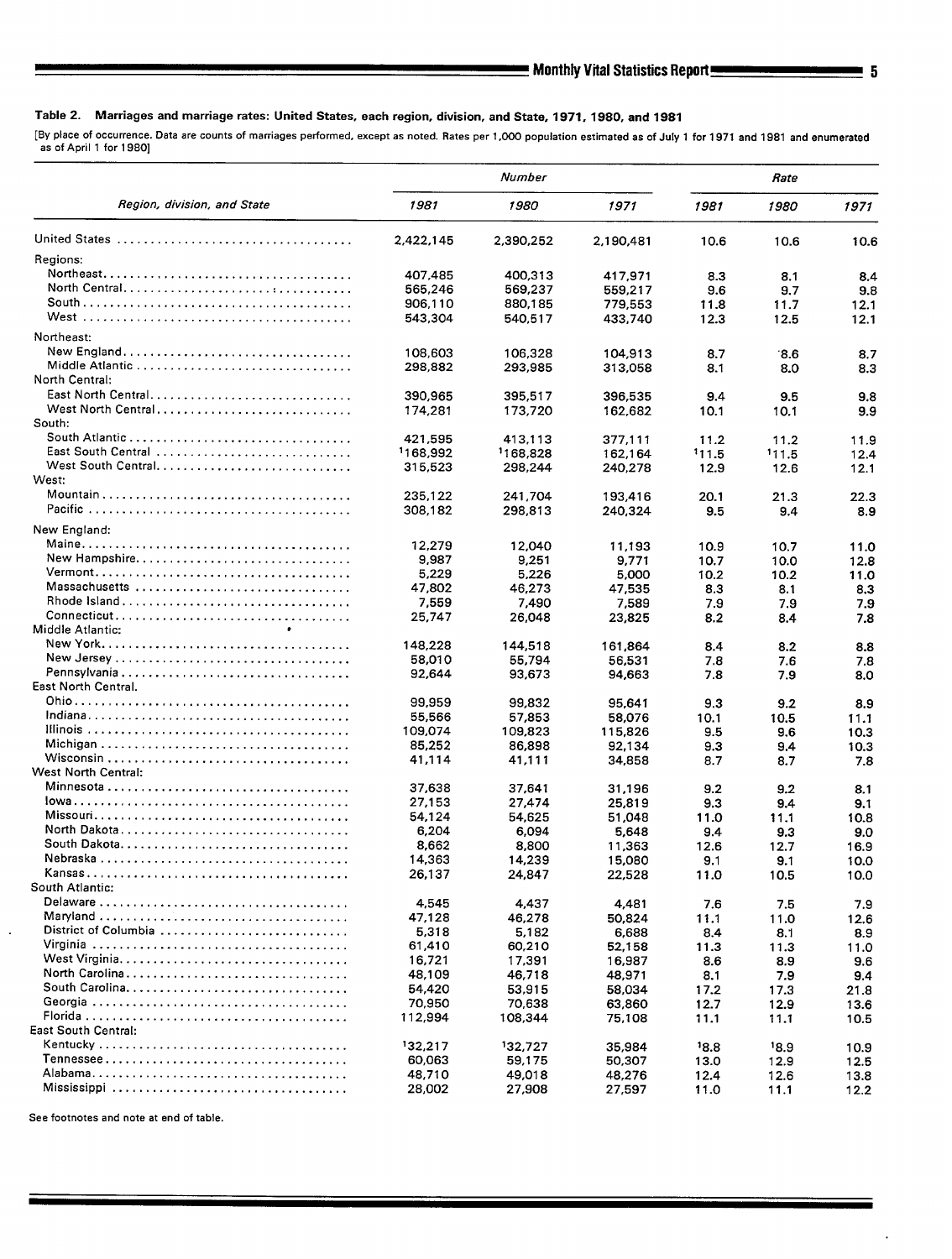## Table 2. Marriages and marriage rates: United States, each region, division, and State, 1971, 1980, and 1981—Con.

[By place of occurrence. Data are counts of marriages performed, except as noted. Rates per 1,000 population estimated as of July 1 for 1971 and 1981 and enumerated as of April 1 for 1980]

|                             |         | Number  | Rate    |       |       |        |
|-----------------------------|---------|---------|---------|-------|-------|--------|
| Region, division, and State | 1981    | 1980    | 1971    | 1981  | 1980  | 1971   |
| West South Central:         |         |         |         |       |       |        |
|                             | 27.673  | 26.513  | 24.065  | 12.1  | 11.6  | 12.2   |
|                             | 44.929  | 43.460  | 36,648  | 10.5  | 10.3  | 9.9    |
|                             | 48.159  | 46.509  | 39.333  | 15.5  | 15.4  | 15.0   |
|                             | 194.762 | 181,762 | 140.232 | 13.2  | 12.8  | 12.2   |
| Mountain:                   |         |         |         |       |       |        |
|                             | 8.209   | 8.336   | 7.128   | 10.3  | 10.6  | 10.0   |
|                             | 14,173  | 13.428  | 11,356  | 14.8  | 14.2  | 15.4   |
|                             | 7,057   | 6,868   | 4.772   | 14.4  | 14.6  | 14.0   |
|                             | 37,210  | 34,917  | 25.839  | 12.5  | .12.1 | 11.2   |
| New Mexico                  | 217,218 | 16.641  | 214.008 | 212.9 | 12.8  | 213.3  |
|                             | 31,906  | 30,223  | 20.865  | 11.4  | 11.1  | 11.0   |
|                             | 17,914  | 16.958  | 12.037  | 11.8  | 11.6  | 10.9   |
|                             | 101.435 | 114.333 | 297.411 | 119.9 | 142.8 | 2187.3 |
| Pacific:                    |         |         |         |       |       |        |
|                             | 50.025  | 47,728  | 40,988  | 11.9  | 11.6  | 11.9   |
|                             | 22,904  | 23.004  | 18,100  | 8.6   | 8.7   | 8.4    |
|                             | 217,304 | 210.864 | 168,049 | 9.0   | 8.9   | 8.3    |
|                             | 5.731   | 5,361   | 3.453   | 13.8  | 13.3  | 10.9   |
|                             | 12,218  | 11,856  | 9,734   | 12.5  | 123   | 12.2   |

lData are incomplete.

'Data include marriage licenses **issued for some counties,** 

NOTE: Rates for 1971 are revised; see Technical notes.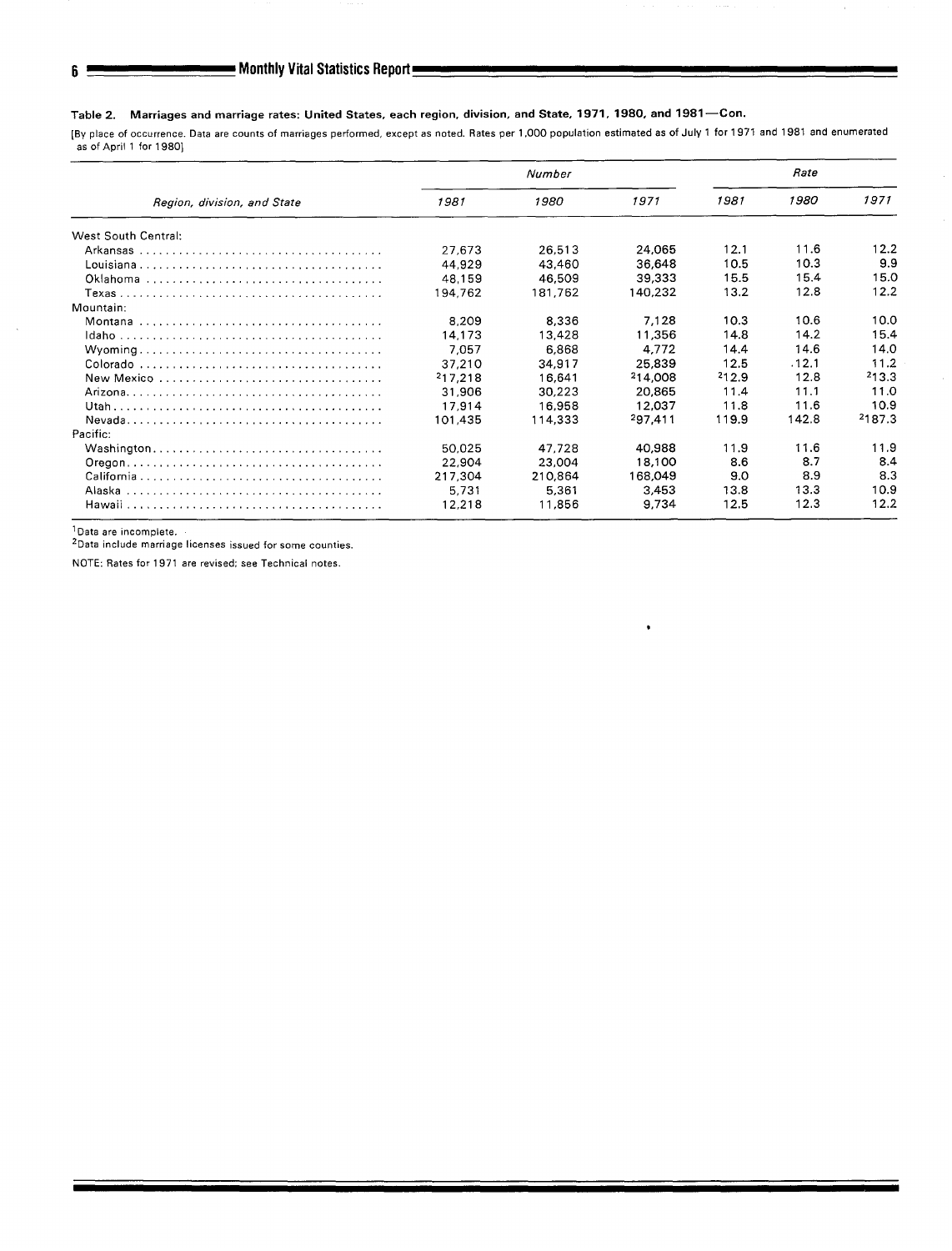## Table 3. Marriage rates for unmarried women: United States, 1940, 1950, and 1958-81

[Data refer only to events occurring within the United States. Alaska included beginning 1959 and Hawaii beginning 1960. Beginning with 1978, data include<br>- nonlicensed marriages registered in California; see Technical not

|      | Rate per 1,000-                            |                                      |      |                                            | Rate per 1,000-                      |
|------|--------------------------------------------|--------------------------------------|------|--------------------------------------------|--------------------------------------|
| Year | Unmarried<br>women<br>15 vears<br>and over | Unmarried<br>women<br>15–44<br>vears | Year | Unmarried<br>women<br>15 vears<br>and over | Unmarried<br>women<br>15–44<br>years |
|      | 61.7                                       | 103.1                                |      | 79.1                                       | 147.2                                |
|      | 61.4                                       | 102.6                                |      | 76.4                                       | 145.2                                |
|      | 63.6                                       | 107.9                                |      | 75.6                                       | 145.1                                |
|      | 64.1                                       | 109.1                                |      | 75.0                                       | 144.3                                |
|      | 63.6                                       | 109.8                                |      | 74.6                                       | 146.2                                |
|      | 65.2                                       | 113.4                                |      | 73.4                                       | 143.3                                |
|      | 66.9                                       | 118.5                                |      | 71.2                                       | 138.4                                |
|      | 72.0                                       | 128.4                                |      | 72.2                                       | 145.4                                |
|      | 76.0                                       | 137.3                                |      | 73.5                                       | 148.0                                |
|      | 77.9                                       | 141.3                                |      | 73.6                                       | 149.8                                |
|      | 76.2                                       | 138.9                                |      | 72.0                                       | 146.3                                |
|      | 76.5                                       | 140.2                                |      | 90.2                                       | 166.4                                |
|      | 80.0                                       | 149.1                                |      | 82.8                                       | 127.4                                |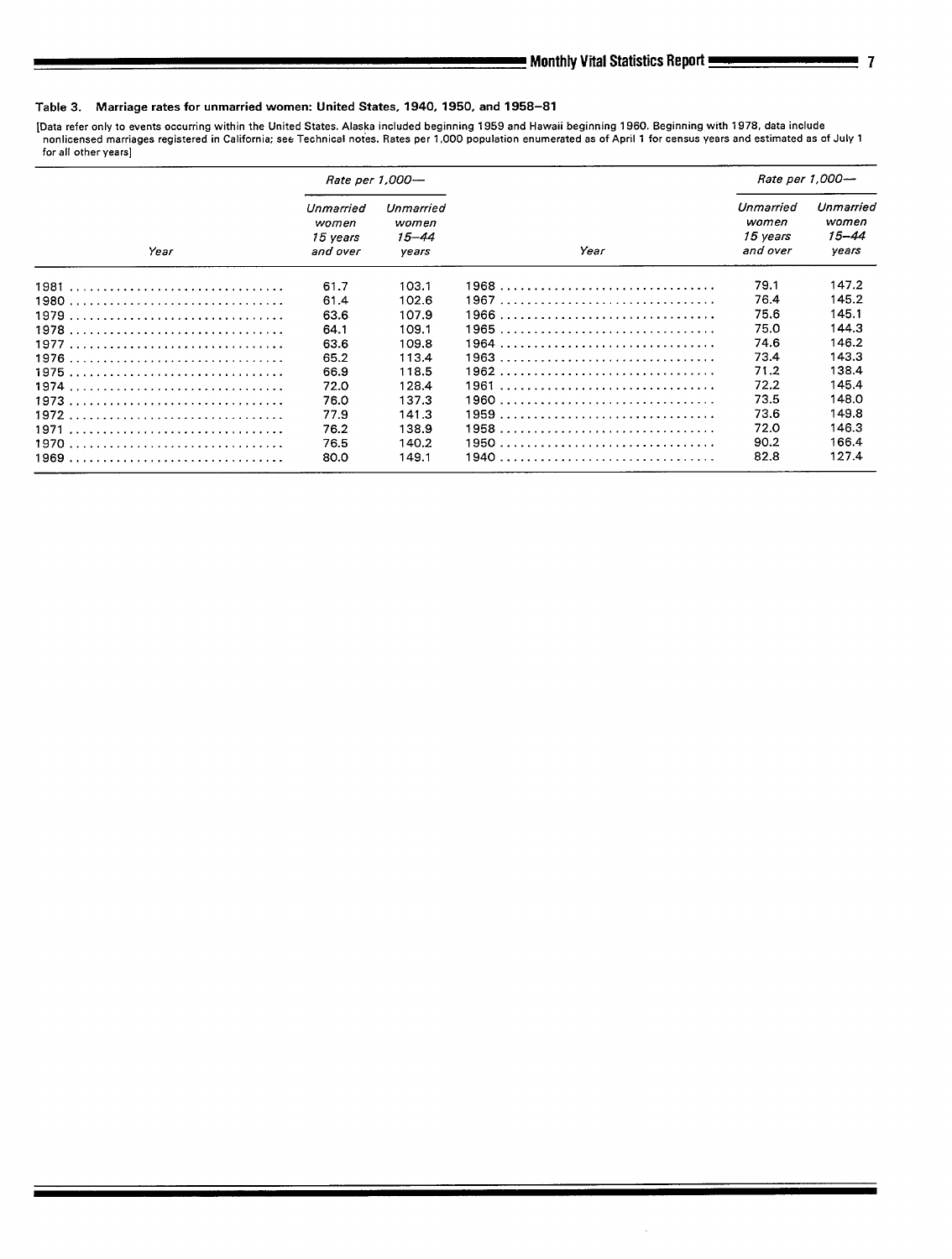### **Table 4. Marriages and marriage rates by age and previous marital status of women and men: Marriage-ragistration area, 1980 and 1981**

**[Based on sample data, For sampling errors of estimates and a description of the marriage-registration area, see Technical notes, Marriages of persons under 15 years of age are included in the youngest age groups; rates are based on populations that exclude persons under 15 years of age. Rates for all marriages are based on the unmarried population; for first marriages, on the never-married population; and for remarriages, on the widowed and divorced populations. Rates per 1,000 population in specified group enumerated as of April 1 for 1980 and estimated as of July 1 for 1981]** 

|                                   | Women     |                     |                      |                   | Men                 |           |                   |                      |  |
|-----------------------------------|-----------|---------------------|----------------------|-------------------|---------------------|-----------|-------------------|----------------------|--|
|                                   |           | Number <sup>1</sup> |                      | Rate <sup>2</sup> | Number <sup>1</sup> |           | Rate <sup>2</sup> |                      |  |
| Age and previous marital status   | 1981      | 1980                | 1981                 | 1980              | 1981                | 1980      | 1981              | 1980                 |  |
| All marriages                     |           |                     |                      |                   |                     |           |                   |                      |  |
|                                   | 1,886,396 | 1,868,595           | 54.3                 | 54.2              | 1,886,396           | 1,868,595 | 66.8              | 66.8                 |  |
|                                   | 94.754    | 103,993             | 19.1                 | 20.2              | 15,249              | 16,297    | 2.9               | 3.0                  |  |
| 18-19 years                       | 267,846   | 290,959             | 83.8                 | 90.9              | 129,648             | 141,948   | 36.9              | 39.2                 |  |
| 20-24 years                       | 688,527   | 693,126             | 121.7                | 130.8             | 645,359             | 667,511   | 96.0              | 100.4                |  |
| 25-44 years                       | 722,311   | 668,643             | 99.9                 | 96.5              | 918,770             | 870,889   | 118.3             | 121.2                |  |
| 25-29 years                       | 372,126   | 349,313             | 129.2                | 126.3             | 457,565             | 445,166   | 129.4             | 131.2                |  |
| 30-34 years                       | 193,458   | 174,144             | 98.2                 | 95.0              | 250,149             | 229,926   | 119.8             | 122.8                |  |
| 35-44 years                       | 156,727   | 145,186             | 65.9                 | 62.3              | 211,056             | 195,797   | 98.7              | 102.0                |  |
| 45-64 years                       | 94,545    | 93,443              | 17.8                 | 17.3              | 145,049             | 138,664   | 51.4              | 49.1                 |  |
| 65 years and over                 | 18,413    | 18,431              | 2.2                  | 2.2               | 32,321              | 33,286    | 14.8              | 15.2                 |  |
| First marriages                   |           |                     |                      |                   |                     |           |                   |                      |  |
|                                   | 1,218,502 | 1,221,460           | 64.9                 | 66.0              | 1,189,287           | 1,196,075 | 53.8              | 54.7                 |  |
| 15-17 years                       | 91,444    | 100,150             | 18.7                 | 19.8              | 14,793              | 15,943    | 2.9               | 2.9                  |  |
| 18-19 years                       | 251,267   | 271,338             | 80.7                 | 87.3              | 125.093             | 136,204   | 36.2              | 38.4                 |  |
| 20-24 years                       | 576,060   | 577,492             | 110.0                | 119.8             | 579,777             | 598,431   | 89.6              | 94.5                 |  |
| 25-44 years                       | 291,383   | 264,246             | 79.3                 | 74.9              | 455,194             | 430,820   | 83.7              | 87.9                 |  |
| 25-29 years                       | 212,029   | 195,374             | 102.6                | 101.6             | 320,105             | 307,018   | 106.5             | 109.9                |  |
| 30-34 years                       | 57,528    | 48,855              | 62.7                 | 56.3              | 97,929              | 89,575    | 70.8              | 75.5                 |  |
| 35-44 years                       | 21,826    | 20,017              | 31.6                 | 27.1              | 37.160              | 34,227    | 35.5              | 37.2                 |  |
| 45-64 years                       | 7,558     | 7,411               | 7.9                  | 7.0               | 12,990              | 13,170    | 12.5              | 11.6                 |  |
| 65 years and over                 | 790       | 823                 | 0.9                  | 0.9               | 1,440               | 1,507     | 2.8               | 2.9                  |  |
| Remarriages                       |           |                     |                      |                   |                     |           |                   |                      |  |
|                                   | 616,385   | 591,145             | 39.9                 | 38.3              | 647,014             | 618,322   | 112.5             | 108.3                |  |
| 15-19 years                       | 8,930     | 9,818               | 280.0                | 231.0             | 1,158               | 1,410     | 323.0             | 219.2                |  |
| 20-24 years                       | 89,638    | 90,500              |                      |                   | 44,056              | 44,369    |                   |                      |  |
| 25-44 years                       | 415,518   | 388,948             | 119.7                | 117.3             | 441,852             | 417,844   | 198.1             | 190.6                |  |
| 25-29 years                       | 150,566   | 144,295             | 193.5                | 178.6             | 124,110             | 124,272   | 257.5             | 225.2                |  |
|                                   | 132,296   | 121,706             | 128.3                | 129.0             | 147,087             | 135,275   | 216.3             | 203.9                |  |
|                                   | 132,656   | 122,947             | 79.8                 | 78.5              | 170,655             | 158,297   | 159.8             | 162.0                |  |
|                                   | 85,103    | 84,619              | 19.9                 | 19.7              | 129,696             | 123,419   | 74.2              | 74.4                 |  |
| 65 years and over                 | 17.196    | 17,260              | 2.3                  | 2.3               | 30,252              | 31,280    | 18.5              | 19.0                 |  |
|                                   | 56,787    | 58,612              | 6.5                  | 6.7               | 51,970              | 53,922    | 30.8              | 32.2                 |  |
| $15-24$ years                     | 1,895     | 1,744               | 48.4                 | 51.0              | 478                 | 377       | 116.7             |                      |  |
| 25-44 years                       | 15,722    | 16,235              |                      |                   | 7,807               | 7.624     |                   | 106.7                |  |
| 45-64 years                       | 26,793    | 27,960              | 12.0                 | 12.2              | 23,826              | 24,929    | 53.9              | 59.2                 |  |
| 65 years and over                 | 12,377    | 12,673              | 2.0                  | 2.1               | 19,859              | 20,992    | 16.9              | 17.8                 |  |
|                                   | 474,515   | 447,287             | 96.3                 | 91.3              | 506,833             | 476,121   | 150.8             | 142.1                |  |
| 15-19 years                       | 7,236     | 7,805               | 282.2                | 236.4             | 907                 | 1,007     | 319.7             | 217.6                |  |
| 20-24 years                       | 75,154    | 74,745              |                      |                   | 37.140              | 36,761    |                   |                      |  |
| 25-44 years                       | 342,939   | 317,084             | 129.1                | 122.8             | 373,747             | 349,706   | 197.9             | 188.8                |  |
| 45-64 years                       | 46,708    | 45,148              | 30.2                 | 30.3              | 88,519              | 82,108    | 82.6              | 79.1                 |  |
| 65 years and over                 | 2,478     | 2,505               | 5.7                  | 5.3               | 6,520               | 6,539     | 23.0              | 22.8                 |  |
| Not stated if widowed or divorced | 85,083    | 85,246              | $\sim$ $\sim$ $\sim$ | $\cdots$          | 88,211              | 88,279    | $\cdots$          | $\sim$ $\sim$ $\sim$ |  |
| Not stated if previously married  |           |                     |                      |                   |                     |           |                   |                      |  |
|                                   | 51,509    | 55,990              | $\sim$ $\sim$ $\sim$ | $\ddotsc$         | 50,095              | 54,198    | $\ddotsc$         | $\cdots$             |  |
|                                   |           |                     |                      |                   |                     |           |                   |                      |  |

**'Figures for first marriages and remarriages exclude data for lowa; these data are included in "Not stated if previously married."** 

**'All ratea exclude data for Iowa.** 

**3Data exclude remarriages in Michigan, Ohio, and South Carolina. These data are included in "Not stated if widowed or divorced,"** 

8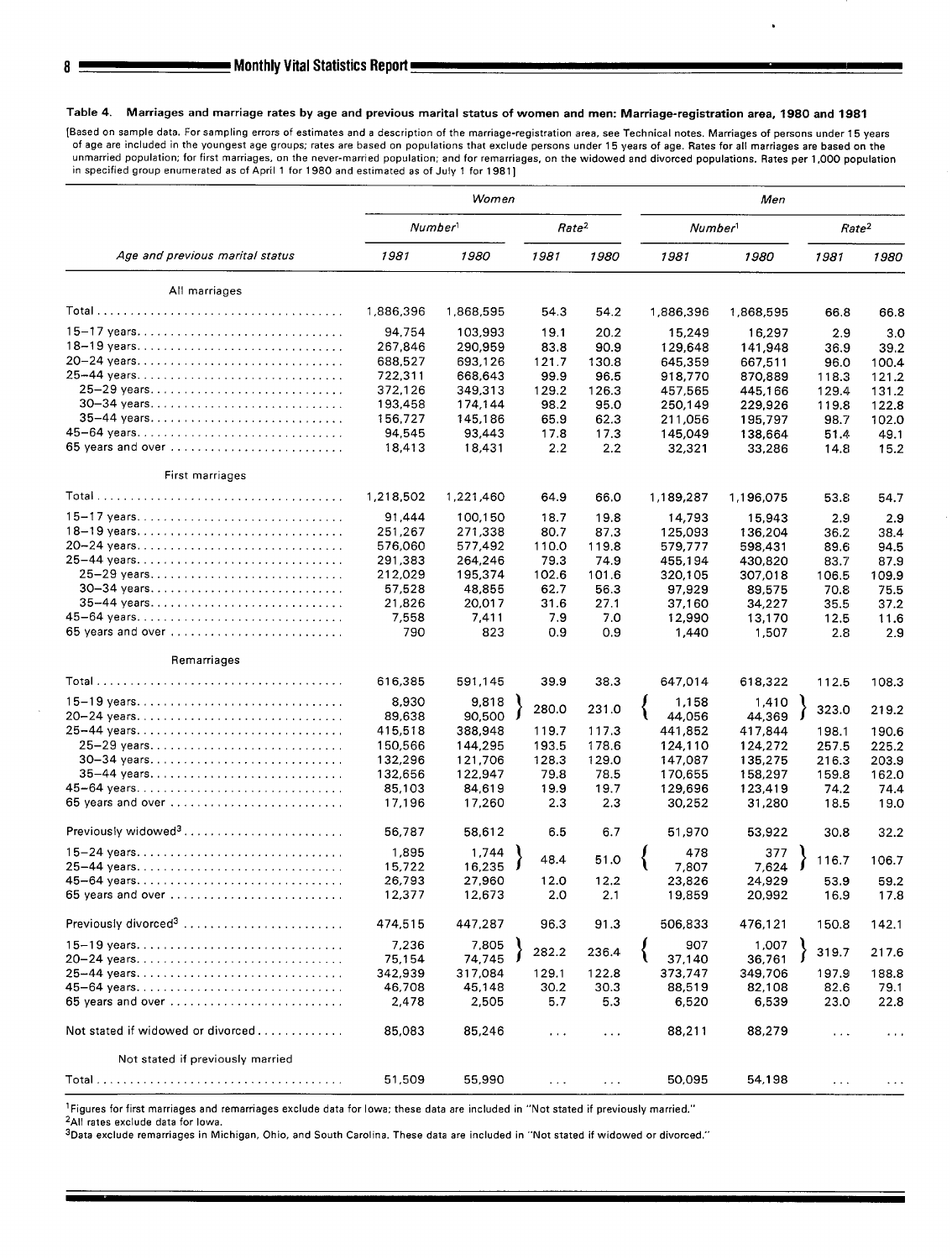### Table 5. Median age of bride and groom by previous marital status: Marriage-regiatration area, 1963-81

Based on sample data. Figures by previous marital status exclude data for lowa beginning with 1977. Figures for previously divorced and previously widowed excludi<br>data for Michigan and Ohio for all years, for South Carolin **registration area, see Technical notes]** 

|      | Median age of bride |                   |       |                        |                       | Median age of groom |                   |       |                               |                              |
|------|---------------------|-------------------|-------|------------------------|-----------------------|---------------------|-------------------|-------|-------------------------------|------------------------------|
|      |                     |                   |       | Remarriage             |                       |                     |                   |       | Remarriage                    |                              |
| Year | Total               | First<br>marriage | Total | Previously<br>divorced | Previously<br>widowed | Total               | First<br>marriage | Total | <b>Previously</b><br>divorced | <b>Previously</b><br>widowed |
|      | 24.1                | 22.0              | 32.1  | 31.2                   | 53.6                  | 26.3                | 23.9              | 35.3  | 34.4                          | 61.0                         |
|      | 23.7                | 21.8              | 32.0  | 31.0                   | 53.6                  | 25.9                | 23.6              | 35.2  | 34.0                          | 61.2                         |
| 1979 | 23.4                | 21.6              | 31.9  | 30.8                   | 55.2                  | 25.8                | 23.4              | 35.3  | 33.9                          | 61.7                         |
| 1978 | 23.2                | 21.4              | 31.5  | 30.5                   | 52.6                  | 25.5                | 23.2              | 35.1  | 33.8                          | 59.7                         |
| 1977 | 22.9                | 21.1              | 31.4  | 30.2                   | 53.1                  | 25.2                | 23.0              | 34.9  | 33.6                          | 60.1                         |
|      | 22.7                | 21.0              | 31.7  | 30.1                   | 53.0                  | 25.0                | 22.9              | 35.1  | 33.7                          | 60.0                         |
| 1975 | 22.4                | 20.8              | 32.0  | 30.2                   | 52.4                  | 24.7                | 22.7              | 35.5  | 33.6                          | 59.4                         |
|      | 22.0                | 20.6              | 32.1  | 30.0                   | 51.9                  | 24.2                | 22.5              | 35.7  | 33.6                          | 59.2                         |
|      | 21.9                | 20.6              | 32.3  | 30.2                   | 52.1                  | 24.1                | 22.5              | 36.3  | 33.9                          | 59.3                         |
|      | 21.7                | 20.5              | 32.8  | 30.3                   | 51.4                  | 23.8                | 22.4              | 36.5  | 34.0                          | 59.1                         |
| 1971 | 21.7                | 20.5              | 32.9  | 30.2                   | 51.8                  | 23.7                | 22.5              | 36.9  | 34.1                          | 59.1                         |
|      | 21.7                | 20.6              | 33.3  | 30.1                   | 51.2                  | 23.6                | 22.5              | 37.5  | 34.5                          | 58.7                         |
|      | 21.6                | 20.6              | 33.8  | 30.4                   | 51.3                  | 23.5                | 22.4              | 38.2  | 34.7                          | 59.0                         |
| 1968 | 21.5                | 20.6              | 33.8  | 30.7                   | 50.6                  | 23.6                | 22.4              | 38.3  | 35.1                          | 57.9                         |
|      | 21.4                | 20.5              | 35.0  | 31.3                   | 50.0                  | 23.8                | 22.6              | 39.1  | 35.5                          | 57.7                         |
|      | 21.5                | 20.3              | 35.2  | 31.4                   | 50.2                  | 23.8                | 22.6              | 39.2  | 35.8                          | 57.9                         |
|      | 21.4                | 20.4              | 35.5  | 31.7                   | 50.1                  | 23.6                | 22.5              | 39.6  | 36.0                          | 57.8                         |
|      | 21.4                | 20.4              | 35.6  | 31.7                   | 50.3                  | 23.6                | 22.4              | 39.7  | 36.4                          | 58.0                         |
|      | 21.3                | 20.3              | 35.6  | 31.8                   | 49.7                  | 23.7                | 22.5              | 39.8  | 36.3                          | 58.0                         |

## Table 6. Percent distribution of marriages by marriage order of both bride and groom: Marriage-registration area, 1970-81

[Based on sample data. Beginning in 1977, figures exclude data for Iowa. Computed from totals excluding marriage order not stated. For a description of the marriageregistration area, see Technical notes]

|      |                  | Marriage order of both bride and groom  |                                                       |                                                       |                                     |  |  |  |
|------|------------------|-----------------------------------------|-------------------------------------------------------|-------------------------------------------------------|-------------------------------------|--|--|--|
| Year | All<br>marriages | First marriage<br>of bride<br>and groom | First marriage<br>of bride.<br>remarriage<br>of groom | Remarriage<br>of bride.<br>first marriage<br>of groom | Remarriage<br>of bride<br>and groom |  |  |  |
|      |                  |                                         | Percent                                               |                                                       |                                     |  |  |  |
|      | 100.0            | 54.7                                    | 11.8                                                  | 10.1                                                  | 23.4                                |  |  |  |
|      | 100.0            | 56.2                                    | 11.3                                                  | 9.8                                                   | 22.7                                |  |  |  |
|      | 100.0            | 56.4                                    | 11.2                                                  | 9.5                                                   | 22.9                                |  |  |  |
|      | 100.0            | 57.1                                    | 11.1                                                  | 9.3                                                   | 22.5                                |  |  |  |
|      | 100.0            | 57.5                                    | 10.8                                                  | 9.0                                                   | 22.6                                |  |  |  |
|      | 100.0            | 58.5                                    | 10.7                                                  | 8.8                                                   | 22.0                                |  |  |  |
|      | 100.0            | 60.1                                    | 9.9                                                   | 8.6                                                   | 21.3                                |  |  |  |
|      | 100.0            | 62.9                                    | 9.2                                                   | 8.1                                                   | 19.8                                |  |  |  |
|      | 100.0            | 64.6                                    | 8.7                                                   | 7.9                                                   | 18.9                                |  |  |  |
|      | 100.0            | 66.7                                    | 8.2                                                   | 7.4                                                   | 17.6                                |  |  |  |
|      | 100.0            | 67.7                                    | 8.0                                                   | 7.3                                                   | 17.0                                |  |  |  |
|      | 100.0            | 68.6                                    | 7.6                                                   | 7.3                                                   | 16.5                                |  |  |  |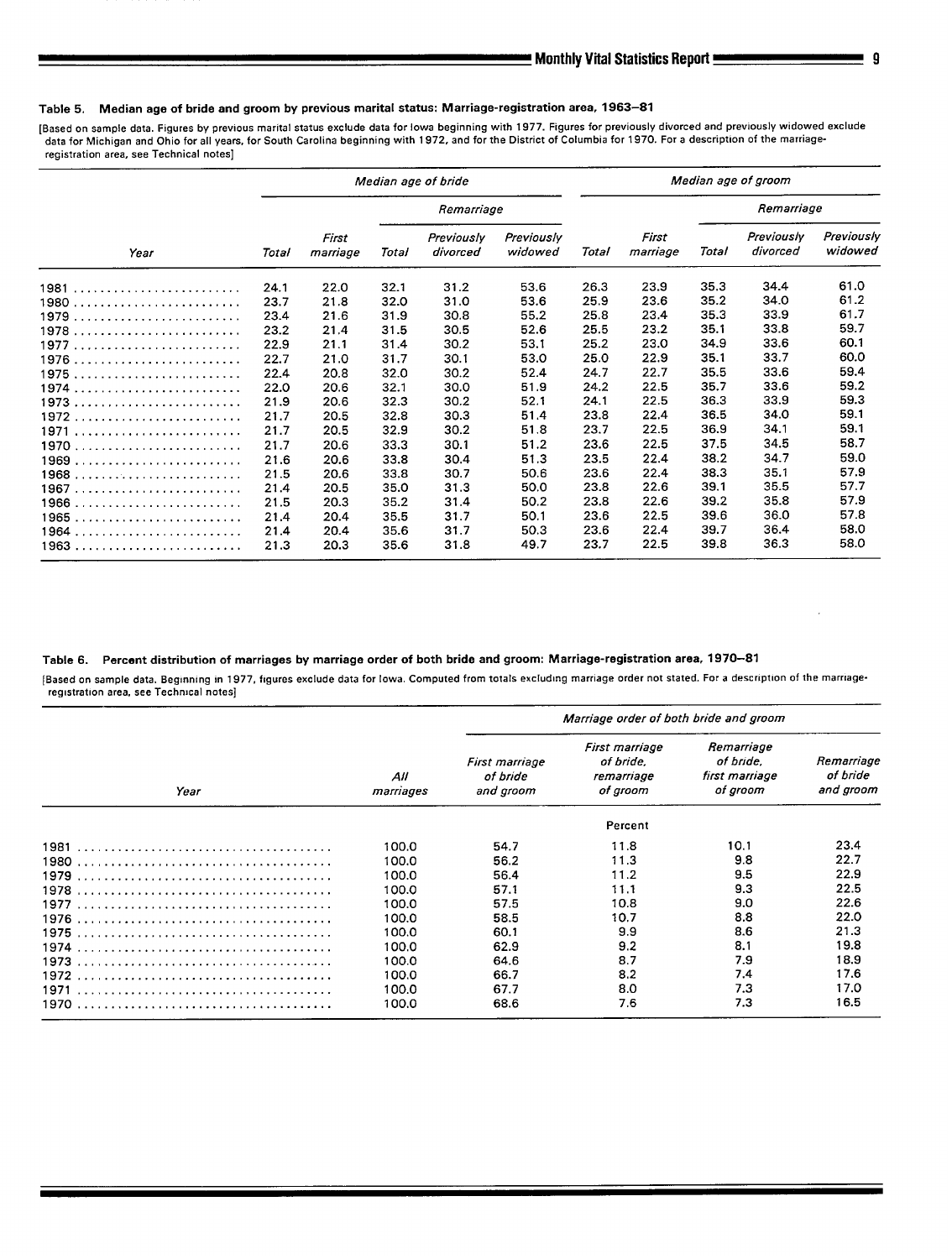## **Technical notes**

## **Place and time of occurrence**

Marriages and marriage rates for States and other areas are by place of occurrence. Marriages are those performed during the calendar year. However, for some States shown in table 2, figures are by place and date the marriage license was issued.

## **Sources of data**

Figures in tables 1–3 are based on totals reported by States and counties. Figures in tables 4-6 are based on data tabulated from State-coded data tapes and from probability samples of records selected and coded in the National Center for Health Statistics (NCHS) from copies of the records sent in by States participating in the marriage-registration area (MRA). In 1981 the MRA consisted of the District of Columbia and all except eight States-Arizona, Arkansas, Nevada, New Mexico, North Dakota, Oklahoma, Texas, and Washington. In 1971 it consisted of the District of Columbia and all States except nine; Colorado joined in 1979, Marriages performed in the MRA included 81 percent of the marriages registered in the United States in 1971 and 80 percent in 1981.

## **Nonlicensed (confidential) marriages for California**

Section 4213 of the California Civil Code allows unmarried couples who have been living together to be married confidentially without obtaining a marriage license or health certificate. In March 1972 this section was amended to require county clerks to keep sealed records of these marriages and periodically to report the total number to the California State Department of Health Services. Since reporting began, nonlicensed marriages have increased rapidly, from 2,857 in 1973 to 54,075 in 1981. NCHS has not included the nonlicensed California marriages in totals or rates for years prior to 1978. However, beginning with final statistics for 1978, nonlicensed marriages, which totaled 37,462 in that year, are included in the national and geographic totals and rates.

## **Marriage sample**

Twelve States—Florida, Illinois, Maine, Missouri, Montana, Nebraska, New Hampshire, New York (except New York City), Rhode Island, South Carolina, Vermont, and Virginia supplied State-coded data tapes of all their marriage records through the Vital Statistics Cooperative Program, and 100 percent of these records were used by NCHS. For all other States in the MR4, records were sampled at different rates that were designed to give a sample of at least 2,500 for each State. All records were included in the sample for Alaska, Delaware, and the District of Columbia, where totals of less than 5,000 marTable 1. Approximate sampling errors of estimated numbers of marriages shown in table 4: Marriage-registration area, 1980 and 1981

| Percent of total MRA<br>marriages in subclass | 1981<br>sampling<br>error | 1980<br>sampling<br>error |
|-----------------------------------------------|---------------------------|---------------------------|
|                                               | 417                       | 416                       |
|                                               | 586                       | 586                       |
|                                               | 714                       | 714                       |
|                                               | 821                       | 820                       |
|                                               | 913                       | 912                       |
|                                               | 1.069                     | 1.068                     |
|                                               | 1.256                     | 1,256                     |
| 15 or 85                                      | 1.495                     | 1.495                     |
| 20 or 80                                      | 1.675                     | 1 674                     |
| 25 or 75                                      | 1.814                     | 1.812                     |
|                                               | 2.094                     | 2093                      |

**HOW TO USE THE SAMPLING ERROR TABLE: The total numbers of MRA marriagea in 1980 and 1981 (excluding nonlicensed California marriagea) were 1,868,595 and 1,886,396, respectively, For any estimate of marriages shown in table 4, determine its percent of the total MRA marriages for the corresponding }ear. Then look in the table of sampling errors for the row containing the computed percent to determine the sampling error for the estimated numter of marriagea for that year. For example, in 1980 there were**  an estimated 591,145 remarriages of women, or 31.6 percent of all 1980 **MRA marriages. Because 31.6 is between 25 and 50 percent, the sampling error ia between 1,812 and 2,093, or, by interpolation, about 1,886 marriagea. The chances are about 68 out of 100 that the actual number of 1980 remarriages is between 589269 and 593,031 (591 ,145 & 1,886).** 

riages had been anticipated, and for New York City. One-half of all records were included from 3 States, one-fifth from 6 States, one-tenth from 11 States, and one-twentieth from 8 States. The total sample size, including records supplied through the Vital Statistics Cooperative Program, was 728,044 marriages. Sampling errors shown in table I are for frequencies that equal a specified percent of the total MRA marriages.

Nonlicensed marriages registered in California are not available for inclusion in the MRA marriage sample. The 5 percent sample of California marriages for 1981 was drawn only from licensed marriages. The corresponding weights for sample records were based on these totals. Because no information is available on the characteristics of persons obtaining nonlicensed marriages, no accurate estimate is available for the bias introduced in sample estimates by the omission of these marriages.

## **Sampling errors**

All statistics for the MRA are estimates based on the systematic sample of marriages described above; therefore, these statistics are subject to sampling errors. A sampling error is a measure of variations that occur by chance between Sample estimates and the actual quantity being estimated. Chances are about 68 out of 100 that an estimate would differ from the true value by less than the sampling error, and about 95 out of 100 that the difference would be less than twice the sampling error.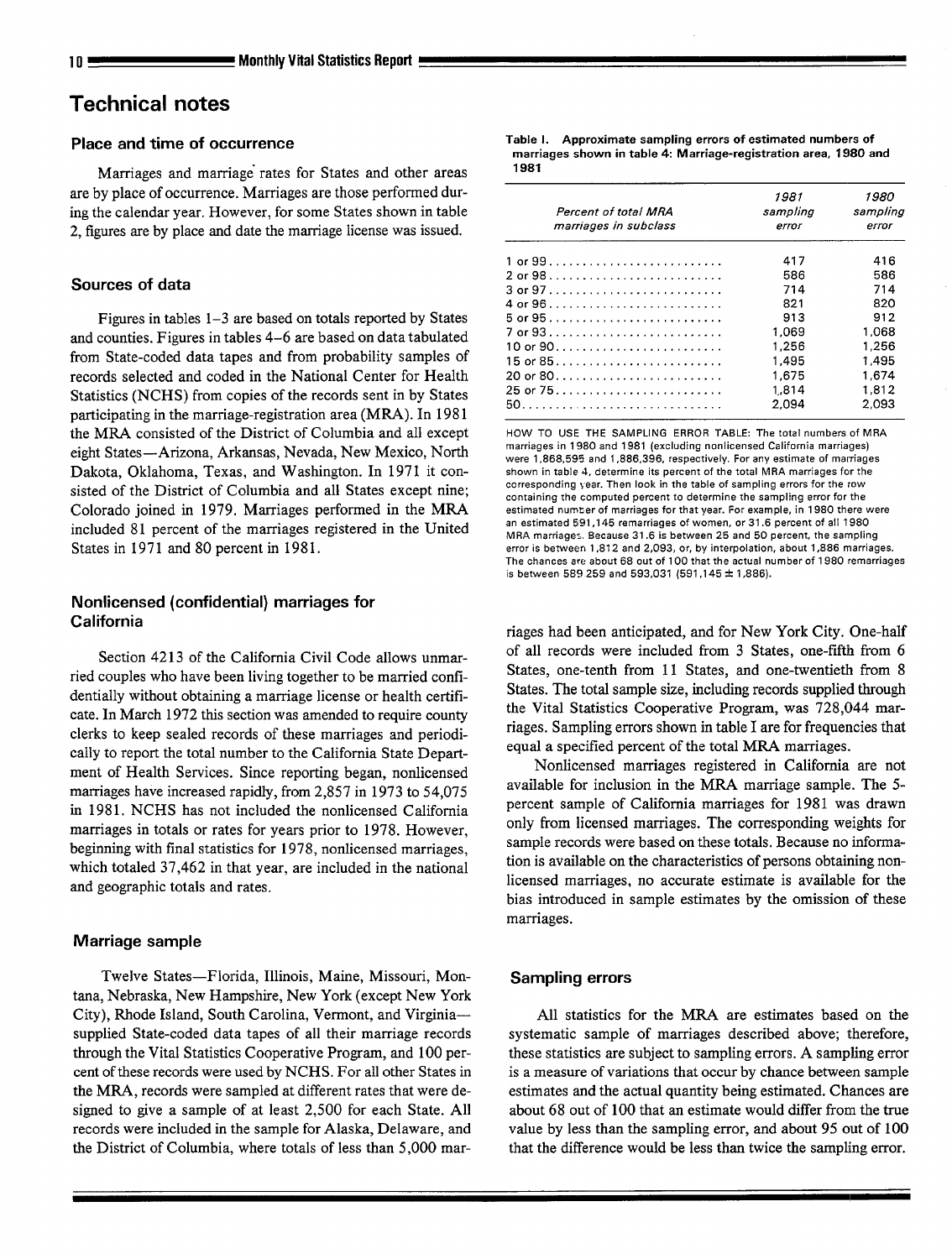the population enumerated in the 1980 census. Rates for 1971- in table 3 were not recomputed because revised population 79 have been revised to be consistent with the 1980 rates based estimates were not available for the intercensal years.

**Population denominators come in the 1980** census and may differ from rates shown in the Advance Reports for 1979 and earlier years. Rates for 197 l– Marriage rates for 1981 are based on the population esti-<br>
79 have been recomputed for all categories shown for which<br>
mated as of July 1, 1981. Marriage rates for 1980 are based on revised populations are available. Rates revised populations are available. Rates by marital status shown

## Symbols

- .-. **Data not available**
- **. . . Categov not applicable**
- **Quantity zero**   $\blacksquare$
- **0.0 Quantity more than O but less than 0.05**
- z **Quantity more than zero but less than 500 where numbers are rounded to thousands**
- **\* Figure does not meet standards of reliability or precision**